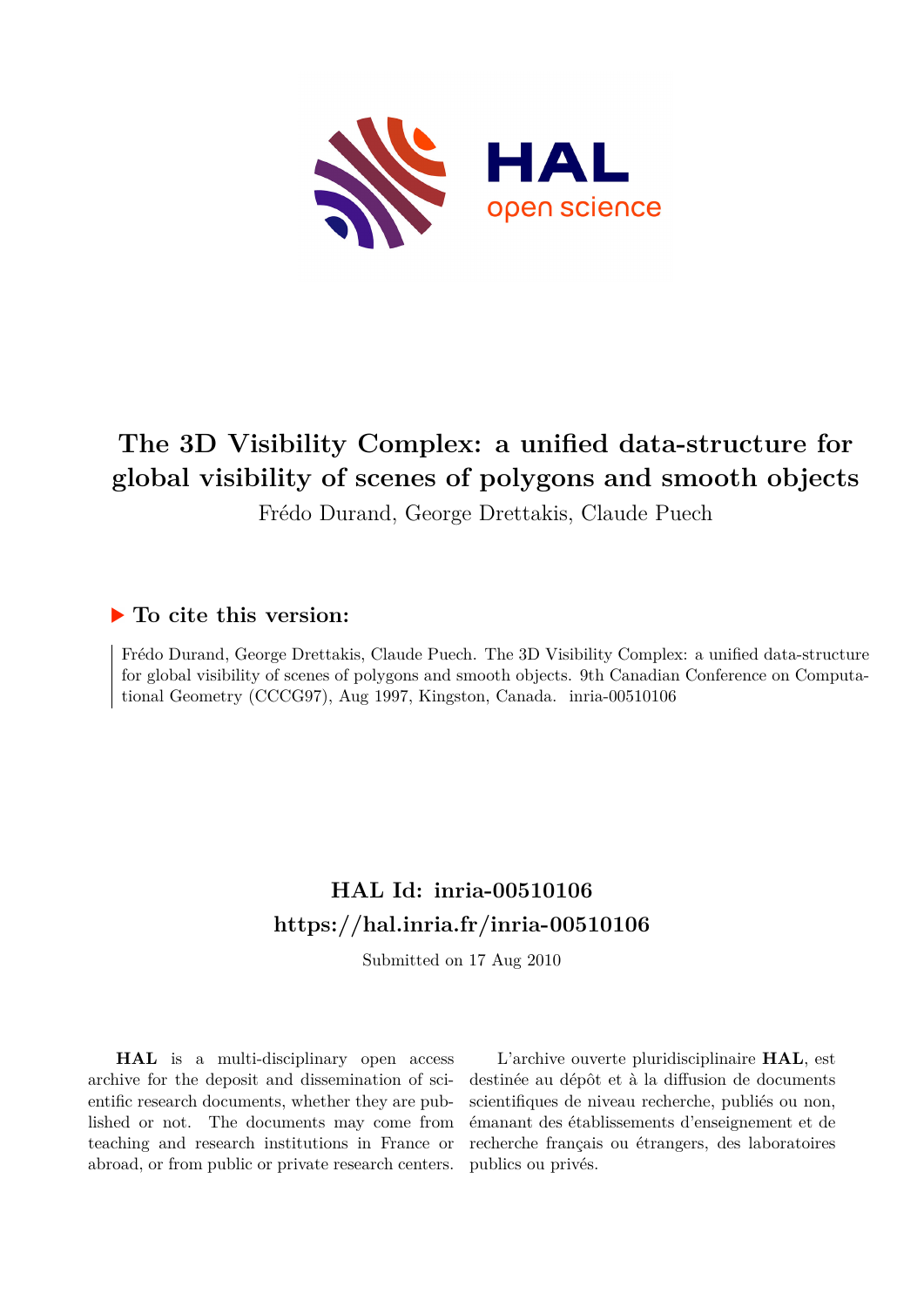## The 3D Visibility Complex: a unified data-structure for global visibility of scenes of polygons and smooth objects

Frédo Durand, George Drettakis and Claude Puech iMAGIS-GRAVIR/INRIA <sup>∗</sup>

## **Abstract**

In this paper we describe a unified data-structure, the *3D Visibility Complex* which encodes the visibility information of a 3D scene of polygons and smooth convex objects. This datastructure is a partition of the maximal free segments and is based on the characterization of the topological changes of visibility along critical line sets. We show that the size  $k$  of the complex is  $\Omega(n)$  and  $O(n^4)$  and we give an output sensitive algorithm to build it in time  $O((n^3 + k) \log n)$ .

This theoretical work has already been used to define a practical data-structure, the *Visibility Skeleton* described in a companion paper.

### **1 Introduction**

Visibility is a crucial issue; motion planning in robotics, object recognition in computer vision, lighting simulation or view maintenance in computer graphics are some examples where global visibility computations are required. The notion of "coherence" is often cited as the key to treat these problems efficiently and not restart every computation from scratch, but its characterization is not straightforward.

The usual space-subdivision methods do not translate the line nature of visibility, since a line of sight intersects many cells of any subdivision.

Computational geometers have characterized sets of lines in space by using Plücker duality. It is an oriented projective 5D dual space in which lines of space are naturally and linearly embedded (lines intersecting a given line are associated with hyperplanes). Its main drawback is the necessity of an intersection with the Plücker hypersurface  $[CEG^+96,$ Pel90]. The scenes considered have always been polygonal and are mainly restricted to isothetic or c-oriented polygons. (In fact there exists a few results on ray-shooting with spheres involving parametric search without Plücker coordinates [MS97]). These techniques have been used by Teller in computer graphics to compute the antipenumbra cast by an area light source through polygonal portals [Tel92]. The problem with these methods is that intersections of lines with the entire scene are considered; occlusion is not really treated.

In computer vision, the *aspect graph* has been developed to characterize the viewpoints from which the scene has the same topological aspect. The viewing space ( $S<sup>2</sup>$  for orthographic projection,  $R^3$  for perspective projection) is partitioned along *visual events*. Construction algorithms have been developed for polygons and algebraic objects, both for orthographic and perspective projection, and some of them have been implemented; see [EBD92] for a good survey. A main drawback of aspect graphs is their size:  $O(n^6)$  for orthographic projection, and  $O(n^9)$  for perspective projection.

To build the aspect graph, Plantinga and Dyer [PD90] defined an intermediate data structure called the *asp*. For the orthographic case, it is a partition of the 4D space of oriented lines of space according to the first object they hit, and for the perspective case it is a partition of the 5D space of oriented half lines (rays). This approach has been limited to polygonal scenes. It was applied to maintain views, but the degrees of freedom allowed by the implementation were limited to rotation along a predefined axis [PDS90].

In lighting simulation, researchers have computed the discontinuities of the lighting function (which correspond to the limits of umbra and penumbra) also called *discontinuity meshes*. This characterizes the visibility of a light source. Initially only a subset of discontinuities where computed (e.g., [LTG93]), followed by algorithms computing all the discontinuities, together with a structure, the *backprojection*, which encodes the topological aspect of the light source[DF94, SG94]. These approaches are nonetheless restricted to a single light-source at a time.

Recently, a data-structure which encodes all the visibility information of a 2D scene called the *Visibility Complex* has been defined [PV96]. This structure is a partition of the set of maximal free segments according to the object they touch. Optimal construction algorithms have been developed for smooth convex objects [PV96] as well as polygons [Riv97] and used for lighting simulation [ORDP96].

In [DDP96] we introduced the *3D Visibility Complex* for

<sup>∗</sup> Laboratoire GRAVIR / IMAG. iMAGIS is a joint research project of CNRS/INRIA/INPG/UJF. Postal address: B.P. 53, F-38041 Grenoble Cedex 9, France. Contact E-mail: Frederic.Durand@imag.fr. http://www-imagis.imag.fr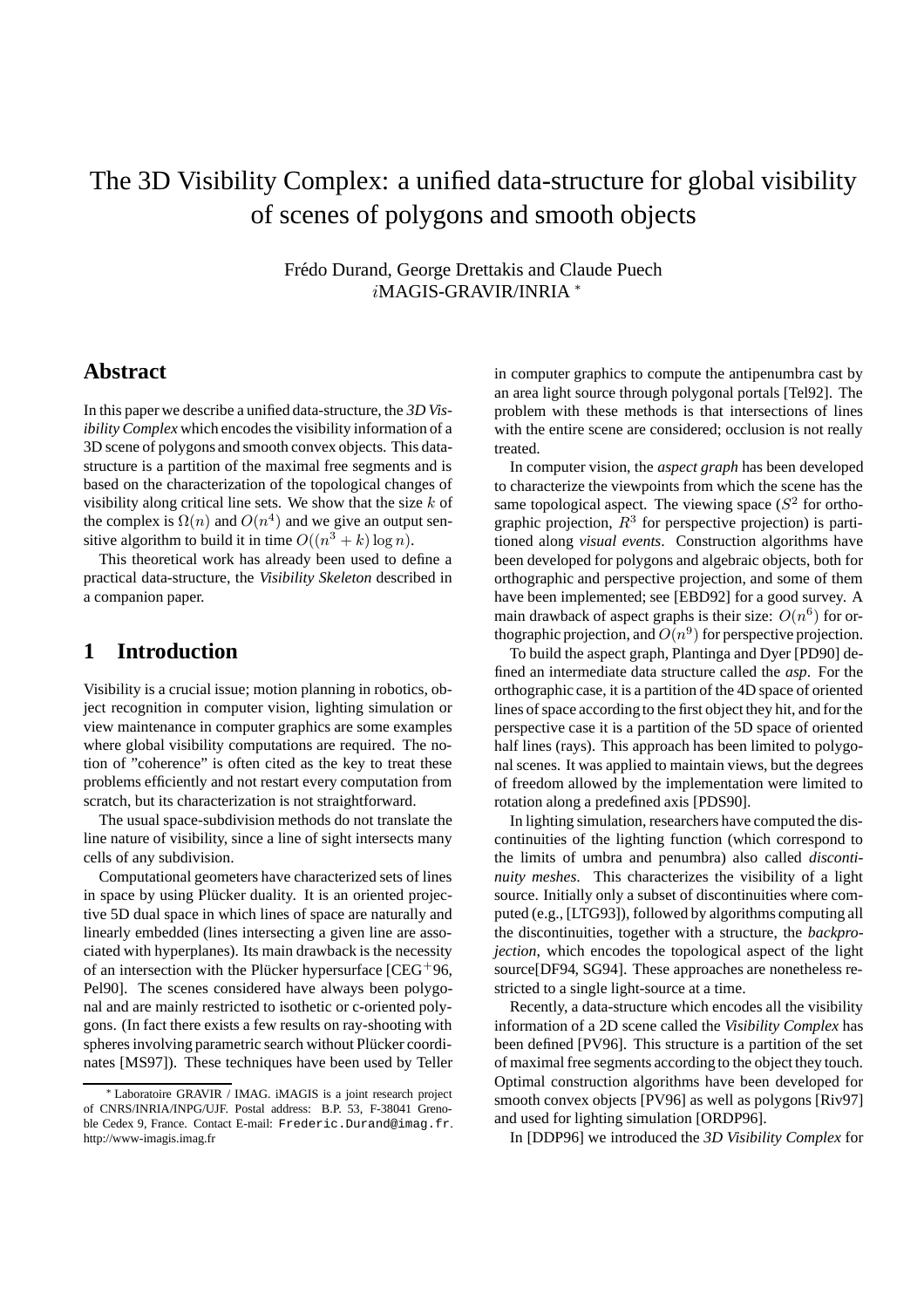scenes of convex smooth objects (the polygonal case was simply mentioned). An  $O(n^4 \log n)$  brute-force algorithm was roughly sketched, and applications for lighting simulation, walkthroughs and aspect graph computation were proposed.

In this paper, we present a unified version of the 3D visibility complex for scenes of polygons and smooth convex objects. It is based on a complete catalogue of critical line sets which are lines where visibility changes. We derive bounds for the size of the complex and present an output sensitive construction algorithm.

Moreover, the formalism described in this article has been used to develop and implement a global visibility datastructure called the *Visibility Skeleton* [DDP97]. It is a simplified version of the 3D visibility complex for polygonal scenes built using a brute-force algorithm.

### **2 Scenes and maximal free segments**

We consider scenes of polygons and algebraic smooth convex objects. Concave objects and piecewise smooth objects are beyond the scope of this article but could be handled by considering other critical line sets described by the theory of singularity [PPK92, Rie87]. The algebraic objects are assumed to have bounded degree. In what follows,  $n$  represents the overall complexity of the scene which is the total number of objects, polygons, edges and vertices. The objects are assumed to be in general position; degeneracy issues are not addressed in this paper.

In this work we do not consider lines but maximal free segments to take occlusion efficiently into account. Intuitively, a segment represents a class of rays, and we want to group the rays that "see" the same objects. Since many segments can be collinear, we need a fifth dimension to distinguish them. But it is not a continuous dimension: there is only a finite number of segments collinear to one line. See figure  $1(a)$  where a 2d equivalent is shown. The segments  $a$ and b are collinear, t is tangent to the object and is adjacent to segments above and below the object. Topologically we have a branching structure represented in fig. 1 for parallel segments. Note that almost everywhere the graph is locally 1-dimensional. Similarly in 3D, the segment space is a 4D space embedded in 5D. This can be seen as a unification of the spaces used by Plantinga and Dyer [PD90]: in the orthographic case they deal with a 4D space and in the perspective case with a 5D space.

We use the same parameterization for lines as [PD90, DDP96]: they are represented by two coordinates of direction, the angles  $\theta$  (azimuth) and  $\varphi$  (elevation) which are the spherical coordinates of the director vector, and the coordinates  $(u, v)$  of the projection onto the plane perpendicular to the line and going through the origin (the axes of of the plane are chosen such as  $u$  is orthogonal to both the director vector and the vertical). See figure 1(b). Note that if  $\varphi$  is fixed we obtain all the lines contained in a set of parallel planes.



Figure 1: (a) 2D equivalent of the segment space: Parallel segments in the scene and local topology with branchings. (b) Parameterization of lines in space.

We call it a  $\varphi$ -slice. If we also fix v, we obtain the lines of a plane in which  $\theta$  and  $u$  are the polar coordinates. We call it a  $\varphi v$ -slice.

## **3 Critical segments**

We define a segment to be in general position if it touches objects only at its extremities. A segment that touches objects in its interior will be called *critical*. At such an intersection there is a *local event*. If a segment touches more than one object in its interior, we call this a *multilocal event*. Critical segments are grouped into *critical segment sets*. The dimension of such a set can be seen as the number of degrees of freedom a segment has to keep the events. We can also refer to the codimension of such a set, which is the complement to the dimension of the space (the number of fixed degrees of freedom).

For the class of scenes we consider, there are two kinds of local events: tangency events and vertex events. The object or the vertex are called the *generators* of the event. To stay tangent to an object, a segment has three degrees of freedom. It is of codimension 1. It is of course the same when a segment goes through the edge of a polygon. We call this a T event from tangency (also referred to as  $E$  from edge in the aspect graph or discontinuity meshing literature which deals with polygonal scenes). A segment that goes through a vertex has two degrees of freedom (rotation), and thus has codimension 2. We call it a V event.

The combination of many local events causes a multilocal event, and the codimensions are added. We use the notation  $+$  to describe such a combination. For example, a segment that is tangent to an object and that goes through a vertex belongs to a  $T + V$  critical line set of codimension  $1 + 2 = 3$ (it is a 1D set).

There is also a different kind of multilocal event that was not described in [DDP96]. A segment can be tangent to two objects and belong to one of their common tangent planes. In this case, the common tangent plane adds one codimension and we use the notation  $++$ . For example  $T + +T$  critical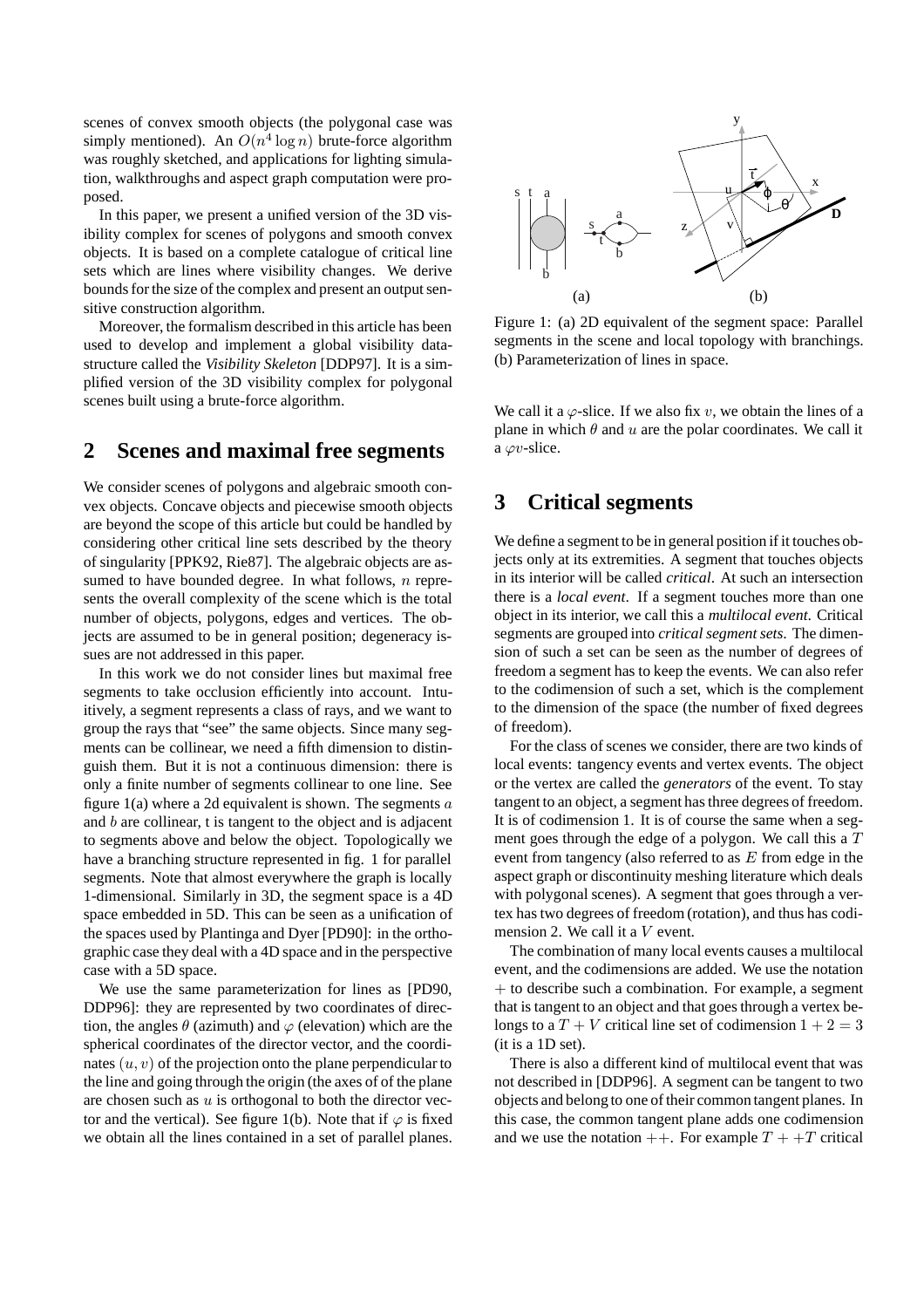| Dimension | Type                    | Configuration |
|-----------|-------------------------|---------------|
| 3         | T                       |               |
| 2         | $T+T$                   |               |
|           | $\overline{\mathsf{V}}$ |               |
| 1         | $T+T+T$                 |               |
|           | $T++T$                  |               |
|           | $T+V$                   |               |
| 0         | $T+T+T+T$               |               |
|           | $T++T+T$                |               |
|           | $T+T+V$                 |               |
|           | $V+V$                   |               |

Table 1: faces of the visibility complex.

segment sets have codimension  $1+1+1 = 3$  (1D set). (One may think of the example of two parallel cylinders and notice that lines contained in a bitangent plane have two degrees of freedom. This case is not considered here because it is degenerated.) These events are crucial for dynamic maintenance of views, aspect graphs and discontinuity meshes. For example a sphere hidden behind another sphere will appear when their outlines are tangent, that is when the viewpoint lies on a  $T + +T$  segment.

Each local event corresponds to an algebraic equation: a line tangent to an algebraic object or going through a vertex. A set of critical segments can thus be associated with the connected set of lines verifying the corresponding set of equations.

Events caused by faces are considered as  $T + T$  events since they involve two edges. In the same way, segments going through an edge are  $V + V$  events. The reason why the case of vertices (which could be seen as two edges events) is distinguished is that they introduce "discontinuities" at the end of edges and require a specific treatment as we shall see in section 5.4.

## **4 The 3D Visibility Complex**

The *3D visibility complex* is the partition of maximal free segments of 3-space into connected components according to the objects they touch. Its faces of dimension 4 are maximal connected components of segments in general position with the two same objects at their extremities.

The different faces of lower dimension correspond to critical segments as summarized in table 1.



Figure 2: (a) Scene with an  $O(n)$  Visibility Complex (b) Scene with an  $O(n^4)$  Visibility Complex (an example of  $T + T + T + T$  critical line is shown).

**Theorem 1** *The size of the 3D visibility complex is*  $\Omega(n)$ and  $O(n^4)$  where *n* is the complexity of the scene.

#### **Proof (sketched)**

The number of  $(k+1)$ -faces adjacent to a k-face is bounded. For example a 1-face  $T_1+T_2+T_3$  is adjacent to five 2-faces: two faces  $T_1 + T_2$  (there are two different faces because one extremity of the segments can lie on the object tangent at  $T_2$ or not. See [DDP96]),  $T_1 + T_3$  and two  $T_2 + T_3$ .

Each 4-face is adjacent to at least one 3-face, a 3-face to at least one 2-face, and a 2-face to at least one 1-face. We just sketch the demonstration. For a given face  $F$  of the complex, we consider the associated critical line set S. This set of lines contains a line set  $S'$  with one more codimension (one of the lines tangent to one object is also tangent to a second object, one of the lines tangent to two objects belongs to one of their common tangent plane, and one line going through a vertex is tangent to an object). Consider a continuous path from the line associated with a segment s of  $F$  to one of  $S'$ , and the corresponding continuous path over the segments. If all the segments of this path have the same extremities,  $F$  is adjacent to the face with one more codimension associated with S, otherwise when the extremity changes there is a tangency local event and one more codimension.

Note that a 1-face may be adjacent to no 0-face (we give an example below of a scene without a 0-face).

So the size of the complex is bounded by the number of 1-faces which are not adjacent to a 0-face plus the number of 0-faces. For each kind of events, the number of possible systems of algebraic equations depends on the number of objects implicated, the  $T + T + T + T$  critical line sets are thus the most numerous with  $O(n^4)$ .

We show in figure  $2(a)$  an example of a scene with a visibility complex of size  $O(n)$ : there is one  $T + T$  face for each pair of neighbour spheres. Note there is no 0-face in that case. The scene in figure 2(b) is the same as in [PD90] and has an  $O(n^4)$  visibility complex. There are two "grids", each one composed of two very slightly distant orthogonal sets of  $\frac{n}{4}$  parallel rectangles (this is also valid with thin ellipsoids). Consider a rectangle in each of the four sets: there is always a  $T + T + T + T$  critical segment.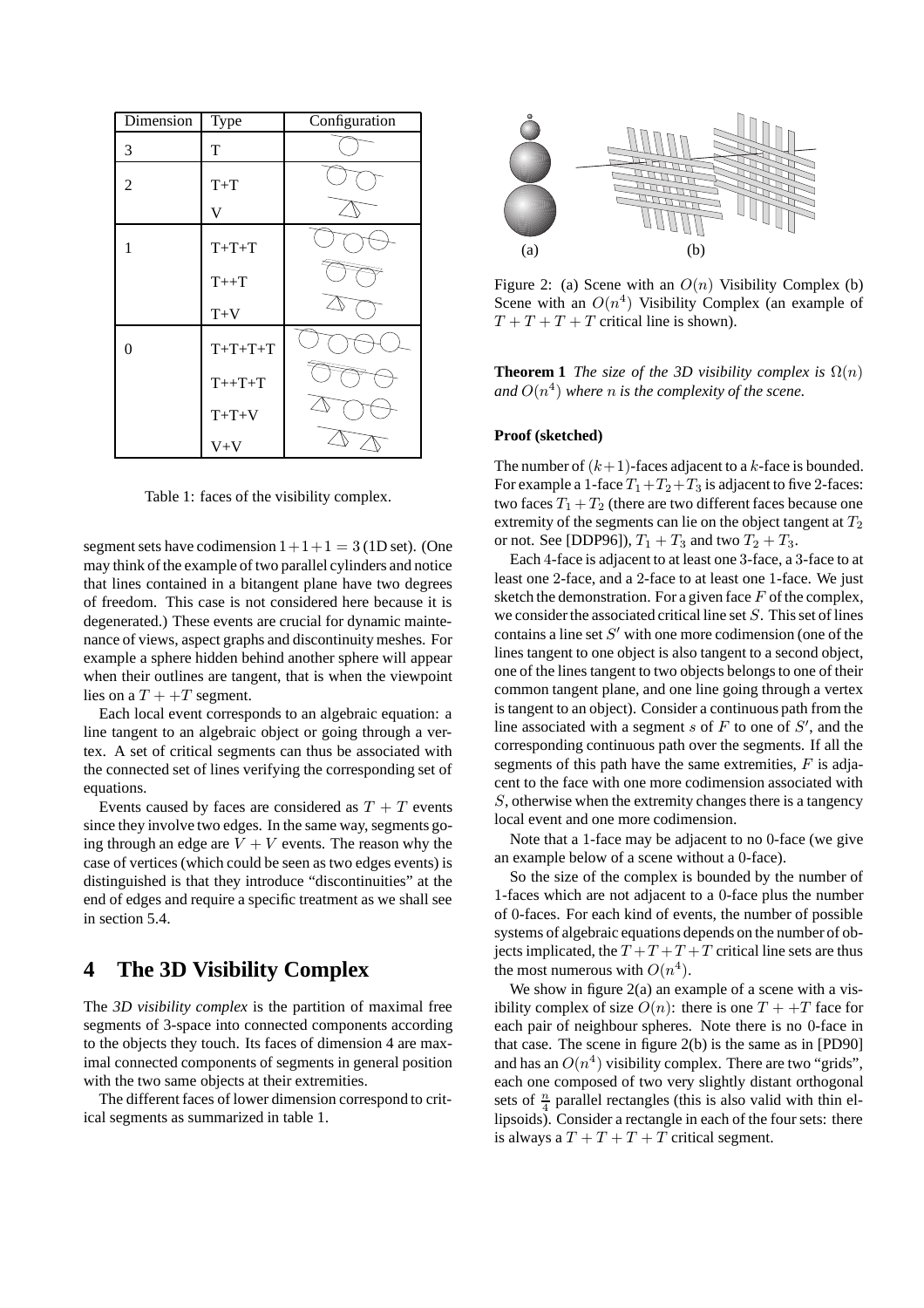

(a)  $(b)$   $(c)$ Figure 3: (a) Parameterization of the directions. (b) Initial  $v$ sweep (c)  $\varphi$  sweep.

Visual events considered in the aspect graph literature [EBD92, PD90] correspond to the 1-faces of the visibility complex. For example the topology of a view changes when a vertex and an edge are aligned from the viewpoint. The aspect graph is in fact the arrangement of those events in the viewing space. This explains its size:  $O(n^6)$  in the orthographic case where the viewing space is  $S^2$  and  $O(n^9)$  in the perspective case where the viewing space is  $R^3$ .

In [DDP97] we presented a data-structure called the *Visibility Skeleton* which corresponds to the graph of the 0 and 1-faces of the visibility complex. First experiments with a few typical computer-graphics scenes show that the number of these faces (and thus the size of the complex) is about quadratic in the number of input polygons.

#### **5 Output-sensitive sweep**

Our algorithm is a double sweep with a preprocessing phase. First the scene is swept by a horizontal plane and a 2D Visibility Complex [PV96] of the  $\varphi v$ -slice is maintained (figure 3(b)). We then sweep  $\varphi$  (figure 3(c)), but some 0-faces can not be detected during this sweep and have to be preprocessed.

#### **5.1 Sweeping the initial slice**

To build the initial  $\varphi$ -slice, we first maintain a  $\varphi v$ -slice of the 3D visibility complex which corresponds to the 2D visibility complex [PV96] of the sweeping plane. We briefly review the 2D visibility complex. It is the partition of the segments of the planes according to the objects they touch. Its 2D faces are connected components of segments touching the same objects (they are  $\varphi v$ -slices of the 4-faces of the 3D visibility complex). They are bounded by edges which correspond to segments tangent to one object ( $\varphi v$  slices of the 3-faces  $T$ ) and vertices which are free bitangents of the 2D scene ( $\varphi v$ -slices of 2-faces  $T + T$ ). Since a view around a point corresponds to the extremities of the segments going through this point, it corresponds to the traversal of the 2D visibility complex along the 1D path of these segments. The object seen changes when the path traverses a new face, which occurs at an edge of the 2D complex. In the case of a polygon, the chain of edges of the 2D complex going through one of its vertices is the view around this vertex.



Figure 4: When the first vertex of a polyhedron is swept, the 2D view is computed in the sweeping plane and is restricted for each edge adjacent to the vertex by considering the angle formed by the direction of the two adjacent polygons.



Figure 5: Fusion-restriction of a view around edges when a vertex is swept

The 2D visibility complex has to be updated when the sweeping plane is tangent to an object or contains a vertex and when three 2D slices of objects share a tangent.

When the sweeping plane starts intersecting an object, we have to "insert" this object in our 2D complex. This is done by computing a view around the point of tangency or around the vertex using the current 2D visibility complex. This can be done in  $O(v \log n)$  where v is the size of the view using the techniques described in [Riv97]. When the path of this view crosses an edge of the 2D complex it corresponds to a new  $T + T$  or  $V + T$  face of our 3D complex. In the case of the first vertex of a polygon, the view has to be restricted for each edge of the polyhedron, corresponding to the view seen by a vertex of the 2D slice (see figure 4).

Symmetrically, when an object stops intersecting the sweeping plane, the corresponding faces of the 2D visibility complex are collapsed. These faces are those along the chains of edges corresponding to segments tangent to this object. Their removal can be done in  $O(v)$  where v is again the size of the view.

When a vertex in the middle of a polyhedron is encountered the 2D views around the points corresponding to the edges under the vertex have to be merged, and then the view around this vertex has to be restricted for each edge above the vertex, in the same manner as first vertex sweep-events, see figure 5. Each operation is linear in the size of each view.

As the plane moves, three slices of objects can share a tan-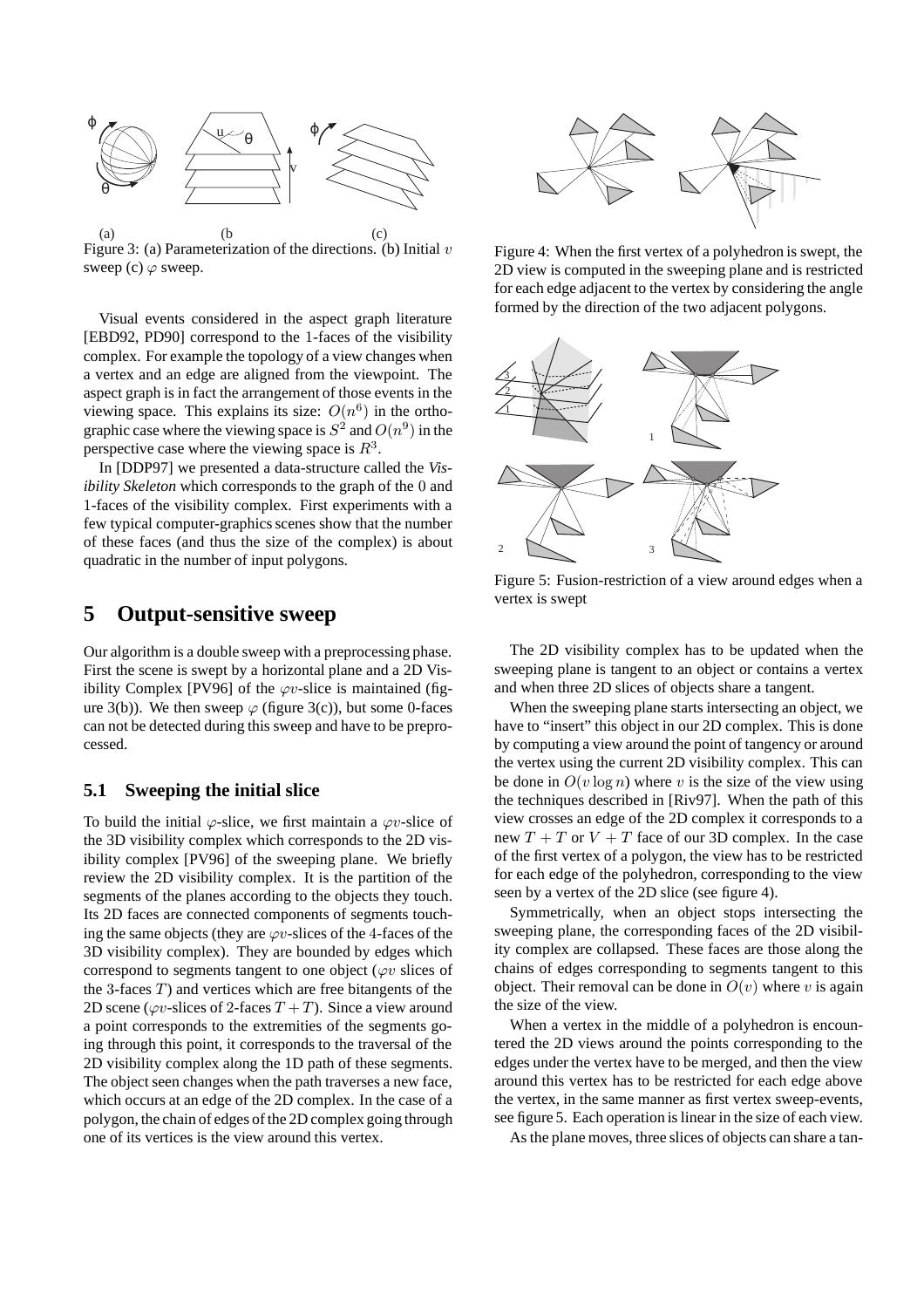gent (corresponding to a  $T+T+T$  face of the 3D complex), in which case the 2D visibility complex is updated using the technique of [Riv97]. Basically, for each bitangent we compute the value of  $v$  where it will become tangent to a third object and store these sweep-events in our queue which requires time  $O(\log n)$  whenever a bitangent is created.

Finally, a bitangent of the 2D complex can correspond to a common tangent plane. For each bitangent, we compute the value of  $v$  for which it will lie on a bitangent plane and insert this sweep-event in the queue. Of course, these sweepevents have to be discarded if the bitangent is collapsed before.

#### **5.2** Principle of the  $\phi$  sweep

We now have computed a  $\varphi$ -slice of the 3D visibility complex. It is the partition of the segments contained in the set of horizontal planes. In this  $\varphi$ -slice, 1-faces of the complex have dimension 0, 2-faces have dimension 1, and so on.

During the  $\varphi$ -sweep (fig. 8(c)) we maintain this  $\varphi$ -slice as well as a priority queue of sweep-events. In what follows, we will only describe the update of the 1-faces of the visibility complex, the update of the upper dimensional is done at each sweep-event using a catalogue of adjacencies of the 1-faces which for reason of place cannot be given here. As stated before, the number of adjacent upper-dimensional faces is bounded; their update does not affect the complexity.

We first prove that some sweep-events are regular: a 1D component of the  $\varphi$ -slice is collapsed as its two extremities merge. These sweep-events can be detected by computed for each 1D component of the  $\varphi$ -slice the value of  $\varphi$  for which it will collapse. We will then study the case of irregular sweepevents.

#### **5.3 Regular** 0**-faces**

Consider a  $T_1 + T_2 + T_3 + T_4$  segments with extremities  $O_0$  and  $O_5$  and elevation angle  $\varphi_0$  (fig. 6). Consider the 1D critical line set  $T_1 + T_2 + T_3$ . We locally parameterize it by  $\varphi$  and call it  $l(\varphi)$ . The ruled surface described by  $l(\varphi)$  cuts  $O_4$  at  $\varphi_0$ . Two 1-faces of the complex are associated with  $l(\varphi)$ , one for  $\varphi < \varphi_0$  and one for  $\varphi > \varphi_0$ ; one has  $O_5$  at its extremity, the other  $O_4$ . It is the same for  $T_2 + T_3 + T_4$ . Moreover the two 1-faces before  $\varphi_0$  are adjacent to a 2-face  $T_2 + T_3$ . In the  $\varphi$ -slice, this 2-face is a 1D set bounded by the slices of  $T_1 + T_2 + T_3$  and  $T_2 + T_3 + T_4$ . This 1D set collapses at  $\varphi_0$ , it is thus a regular sweep-event. It can be detected by considering the adjacent  $T + T + T$  faces in the  $\varphi$ -slice and maintaining a priority queue.

The  $T + T + T$  faces can be handled the same way because they are adjacent to a pair of  $T + T$  and a pair of  $T + T + T$  1-faces, and the faces of a pair are associated with the same line set.



Figure 6:  $\overline{T} + T + T$  critical line set adjacent to a  $T + T + T$  $T + T$  critical line.



Figure 7: None of the  $T + V$  critical segment sets adjacent to this  $V + V$  critical segment exist before  $\varphi_0$ 

#### **5.4 Irregular** 0**-faces**

Unfortunately, all the 0-faces are not regular sweep-events. The  $T + T + V$  and  $V + V$  events cannot be detected in this way. The main reason is that vertices represent discontinuities at the end of edges, and we have no guarantee that a 1-face adjacent to such a 0-face exists for  $\varphi < \varphi_0$ . See figure 7 where the four  $T + V$  faces appear at  $\varphi_0$ ; this corresponds in the dual space to situation (b) of fig. 8.

These events thus have to be preprocessed by considering all the  $VV$  pairs and all the Object-Object- $V$  triplets.

Fortunately, at least one slice of an adjacent 2-face exists before such 0-faces appear (face  $V_1$  in fig 7). The proof is omitted from this version. This face is found using a search structure over the 1D components of the  $\varphi$ -slice ordered by their generators. The 0-face is then tested for occlusion: we test if the generators  $(V_2)$  here) lies between the extremities  $(O_1$  and  $O_2)$  of the 2-face. It can then be inserted.

#### **5.5 Non monotonic** 1**-faces**

There is another kind of irregular sweep-event. A 1-face of the complex can appear during the sweep without a 0-face event. This is obviously the case for  $T + T$  events since they can be adjacent to no 0-face, but this can also be the case for  $T + T + T$  events. Consider the associated line set, it is not necessarily monotonic with respect to  $\varphi$  (see fig. 8(c)). These sweep-events also have to be preprocessed and inserted in the  $\varphi$ -slice with a search over the 1D components.

#### **5.6 Complexity of the algorithm**

**Theorem 2** *The visibility complex can be built in time*  $O((k + n^3) \log n)$  where *n* is the complexity of the scene, *and* k *the number of* 0*-faces of the complex.*